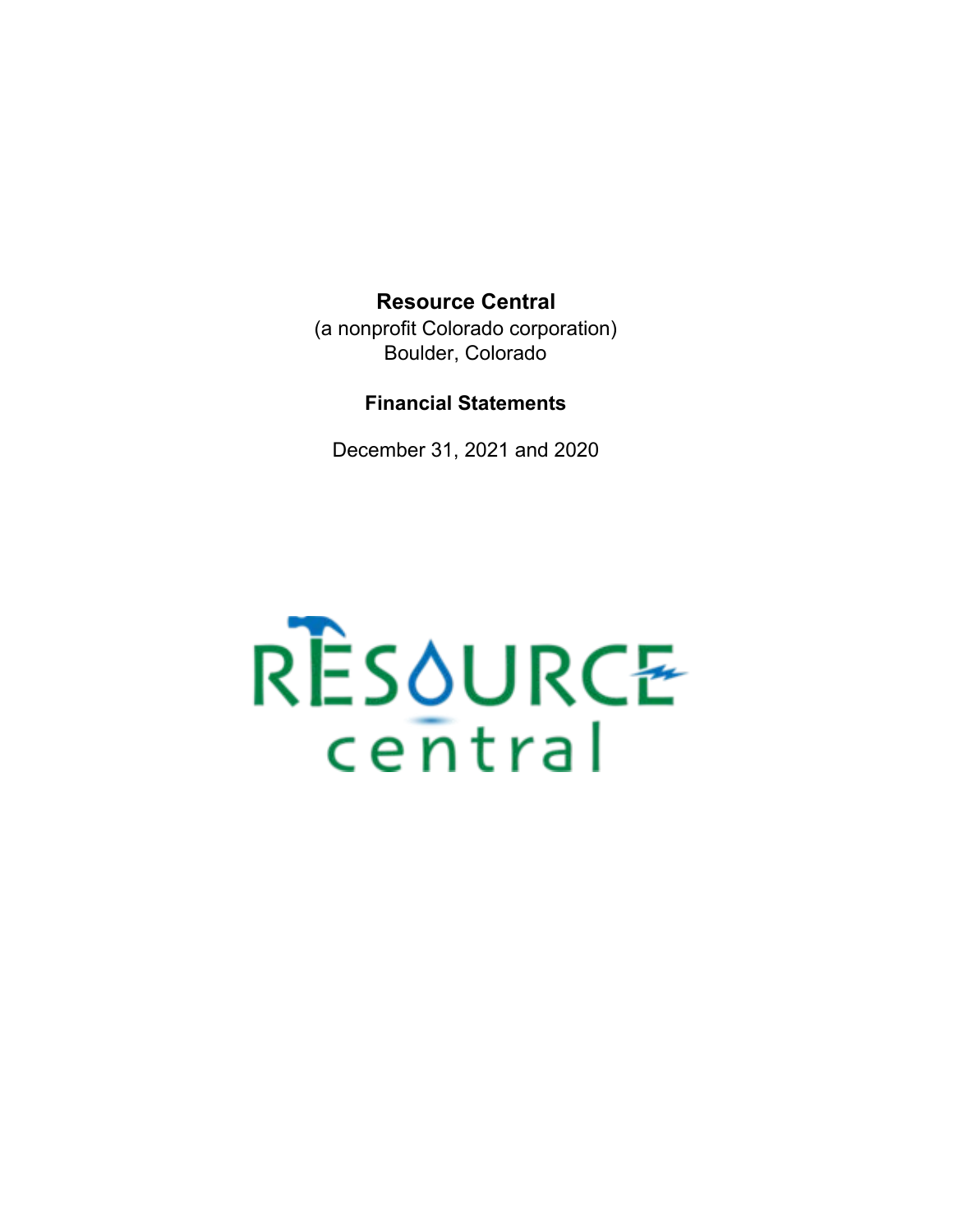## **Table of Contents**

| <b>Independent Auditors' Report</b>                                       | Pages 1-2  |
|---------------------------------------------------------------------------|------------|
| <b>Statements of Financial Position</b><br>December 31, 2021 and 2020     | Page 3     |
| <b>Statement of Activities</b>                                            | Page 4     |
| <b>Statement of Activities</b>                                            | Page 5     |
| <b>Statement of Functional Expenses</b><br>Year ended December 31, 2021   | Page 6     |
| <b>Statement of Functional Expenses</b><br>Year ended December 31, 2020   | Page 7     |
| <b>Statements of Cash Flows</b><br>Years ended December 31, 2021 and 2020 | Page 8     |
| <b>Notes to Financial Statements</b>                                      | Pages 9-17 |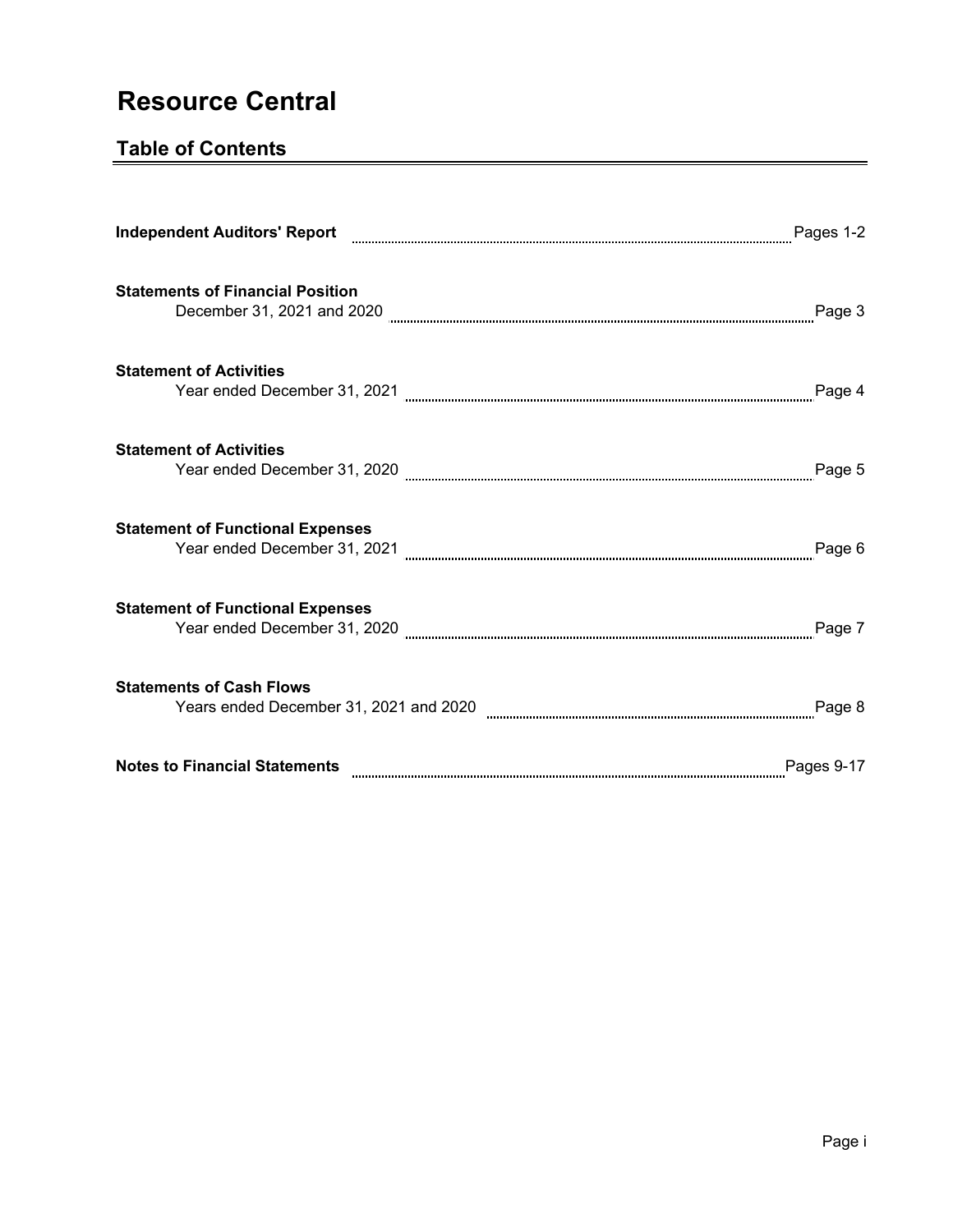

#### **Independent Auditors' Report**

To the Board of Directors Resource Central Boulder, Colorado

#### **Opinion**

We have audited the accompanying financial statements of Resource Central (a nonprofit organization), which comprise the statement of financial position as of December 31, 2021, and the related statements of activities, functional expenses, and cash flows for the year then ended, and the related notes to the financial statements.

In our opinion, the financial statements referred to above present fairly, in all material aspects, the financial position of Resource Central as of December 31, 2021, and the changes in its net assets and its cash flows for the year then ended in accordance with accounting principles generally accepted in the United States of America. The financial statements of Resource Central as of December 31, 2020 were audited by other auditors whose report dated May 28, 2021 expressed an unmodified opinion on those statements.

#### **Basis for Opinion**

We conducted our audit in accordance with auditing standards generally accepted in the United States of America. Our responsibilities under those standards are further described in the Auditors' Responsibilities for the Audit of the Financial Statements section in our report. We are required to be independent of Resource Central and to meet our other ethical responsibilities in accordance with the relevant ethical requirements relating to our audit. We believe that the audit evidence we have obtained is sufficient and appropriate to provide a basis for our audit opinion.

#### **Responsibilities of Management for the Financial Statements**

Management is responsible for the preparation and fair presentation of the financial statements in accordance with accounting principles generally accepted in the United States of America, and for the design, implementation, and maintenance of internal control relevant to the preparation and fair presentation of financial statements that are free from material misstatement, whether due to fraud or error.

In preparing the financial statements, management is required to evaluate whether there are conditions or events, considered in the aggregate, that raise substantial doubt about Resource Central's ability to continue as a going concern within one year after the date that the financial statements are available to be issued.

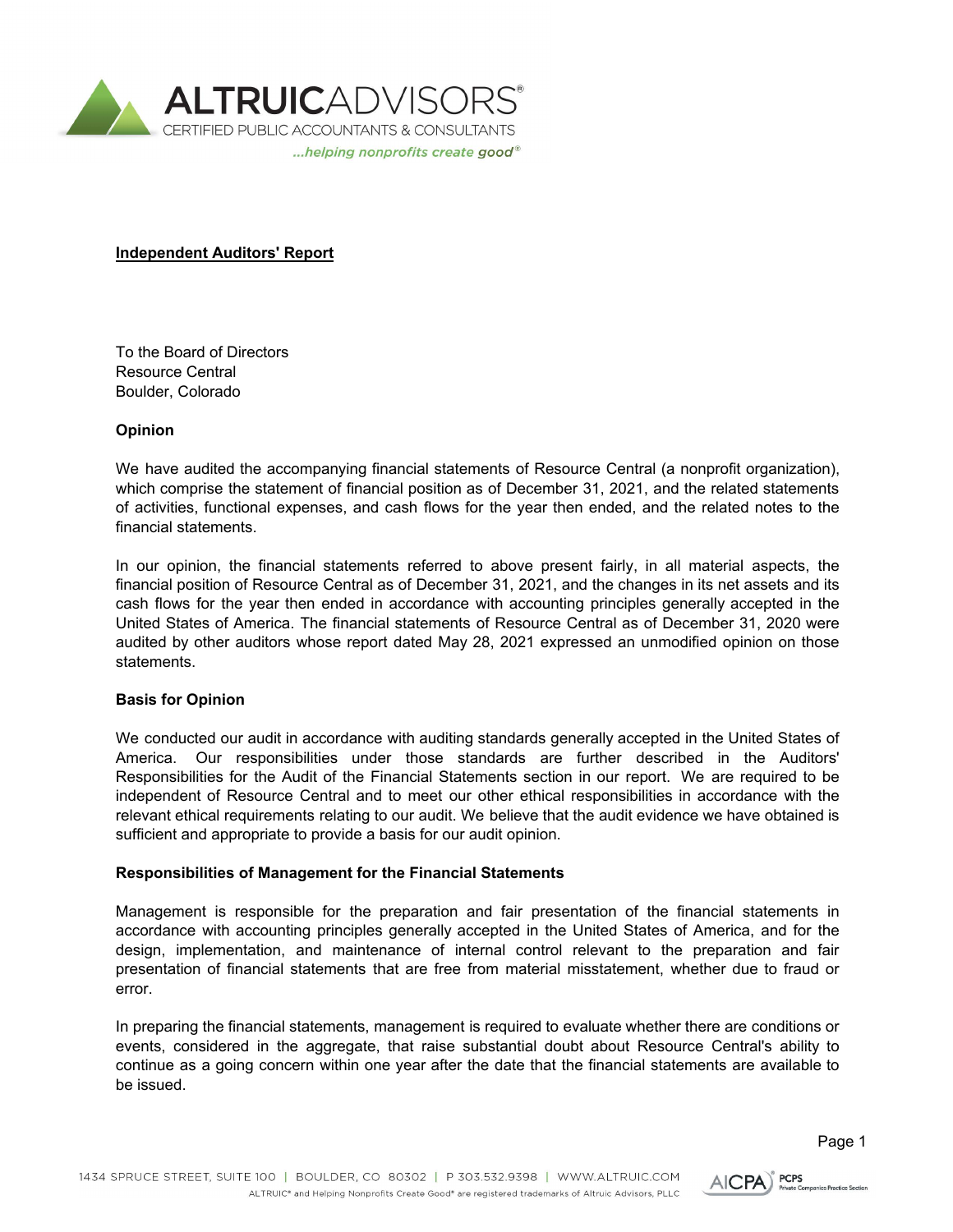#### **Independent Auditors' Report (continued)**

#### **Auditors' Responsibilities for the Audit of the Financial Statements**

Our objectives are to obtain reasonable assurance about whether the financial statements as a whole are free from material misstatement, whether due to fraud or error, and to issue an auditor's report that includes our opinion. Reasonable assurance is a high level of assurance but is not absolute assurance and therefore is not a guarantee that an audit conducted in accordance with generally accepted auditing standards will always detect a material misstatement when it exists. The risk of not detecting a material misstatement resulting from fraud is higher than for one resulting from error, as fraud may involve collusion, forgery, intentional omissions, misrepresentations, or the override of internal control. Misstatements, including omissions, are considered material if there is a substantial likelihood that, individually or in the aggregate, they would influence the judgment made by a reasonable user based on the financial statements.

In performing an audit in accordance with generally accepted auditing standards, we:

Exercise professional judgment and maintain professional skepticism throughout the audit.

 Identify and assess the risks of material misstatement of the financial statements, whether due to fraud or error, and design and perform audit procedures responsive to those risks. Such procedures include examining, on a test basis, evidence regarding the amounts and disclosures in the financial statements.

 Obtain an understanding of internal control relevant to the audit in order to design audit procedures that are appropriate in the circumstances, but not for the purpose of expressing an opinion on the effectiveness of Resource Central's internal control. Accordingly, no such opinion is expressed.

 Evaluate the appropriateness of accounting policies used and the reasonableness of significant accounting estimates made by management, as well as evaluate the overall presentation of the financial statements.

 Conclude whether, in our judgment, there are conditions or events, considered in the aggregate, that raise substantial doubt about Resource Central's ability to continue as a going concern for a reasonable period of time.

We are required to communicate with those charged with governance regarding, among other matters, the planned scope and timing of the audit, significant audit findings, and certain internal control related matters that we identified during the audit.

*Altruic Advisors, CPAs*

Certified Public Accountants

Denver, Colorado May 24, 2022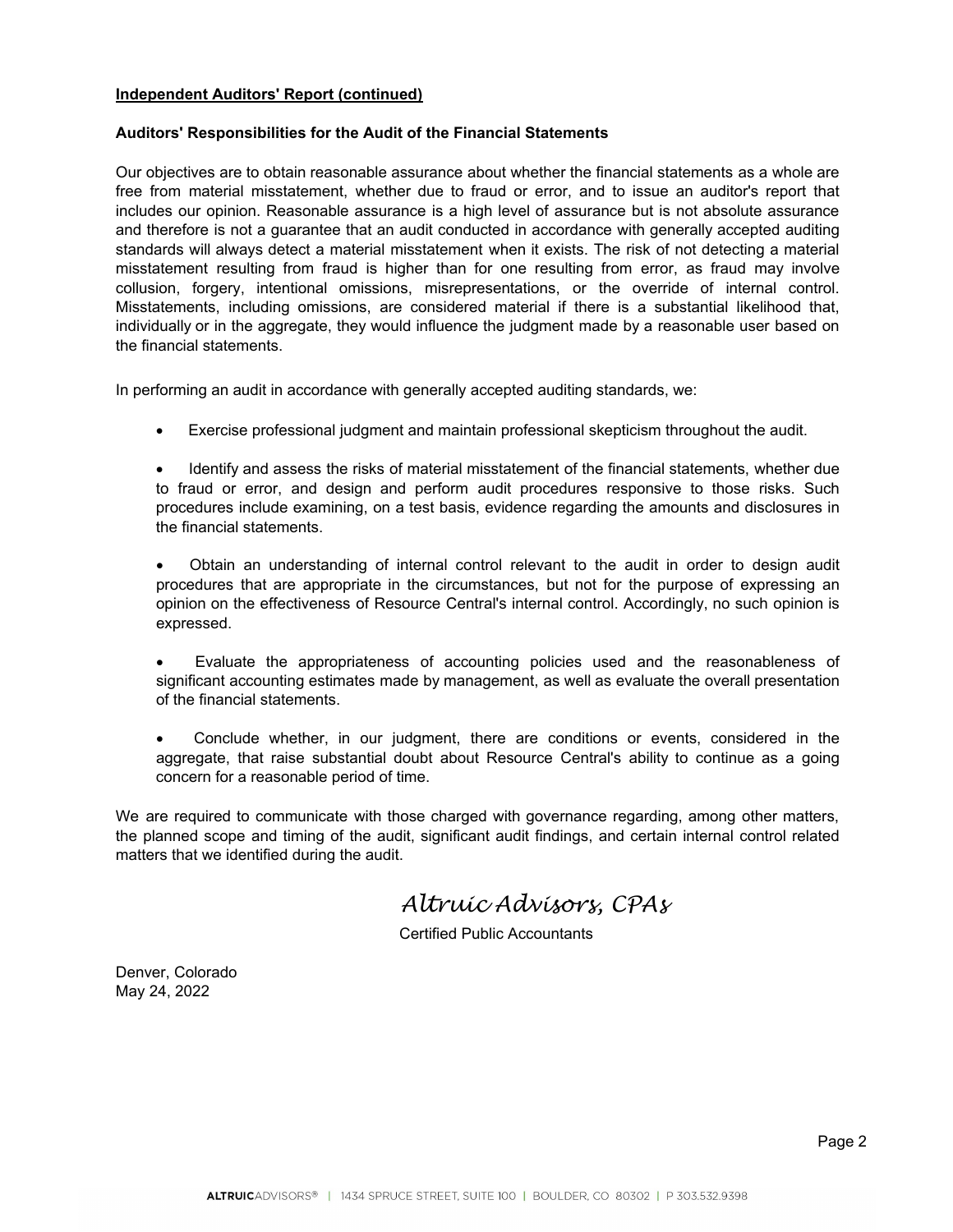## **Statements of Financial Position**

| December 31                                    |    | 2021               | 2020            |
|------------------------------------------------|----|--------------------|-----------------|
| <b>ASSETS</b>                                  |    |                    |                 |
| <b>Current Assets</b>                          |    |                    |                 |
| Cash and cash equivalents                      | \$ | 880,803            | \$<br>1,150,641 |
| Grants and pledges receivable, current, net    |    | 247,945            | 450,745         |
| Accounts receivable                            |    | 11,578             | 805             |
| Inventories                                    |    | 56,759             | 77,036          |
| Prepaid expenses                               |    | 32,295             | 11,895          |
| <b>Total current assets</b>                    |    | $\sqrt{1,229,380}$ | 1,691,122       |
| <b>Property and Equipment, net</b>             |    | 2,367,103          | 270,779         |
| <b>Other Assets</b>                            |    |                    |                 |
| Grants and pledges receivable, noncurrent, net |    | 2,032,463          | 2,243,870       |
| Deposits                                       |    | 858                | 6,000           |
| <b>Total other assets</b>                      |    | 2,033,321          | 2,249,870       |
|                                                |    |                    |                 |
| <b>Total assets</b>                            | -S | 5,629,804          | \$<br>4,211,771 |
| <b>LIABILITIES AND NET ASSETS</b>              |    |                    |                 |
| <b>Current Liabilities</b>                     |    |                    |                 |
| Accounts payable                               | \$ | 168,290            | \$<br>68,795    |
| Accrued compensation and benefits              |    | 129,764            | 110,013         |
| Deferred revenue                               |    | 7,445              | 6,475           |
| <b>Total current liabilities</b>               |    | 305,499            | 185,283         |
|                                                |    |                    |                 |
| <b>Net Assets</b>                              |    |                    |                 |
| Without donor restrictions                     |    | 1,886,229          | 484,048         |
| With donor restrictions                        |    | 3,438,076          | 3,542,440       |
| Total net assets                               |    | 5,324,305          | 4,026,488       |
| Total liabilities and net assets               | \$ | 5,629,804          | \$<br>4,211,771 |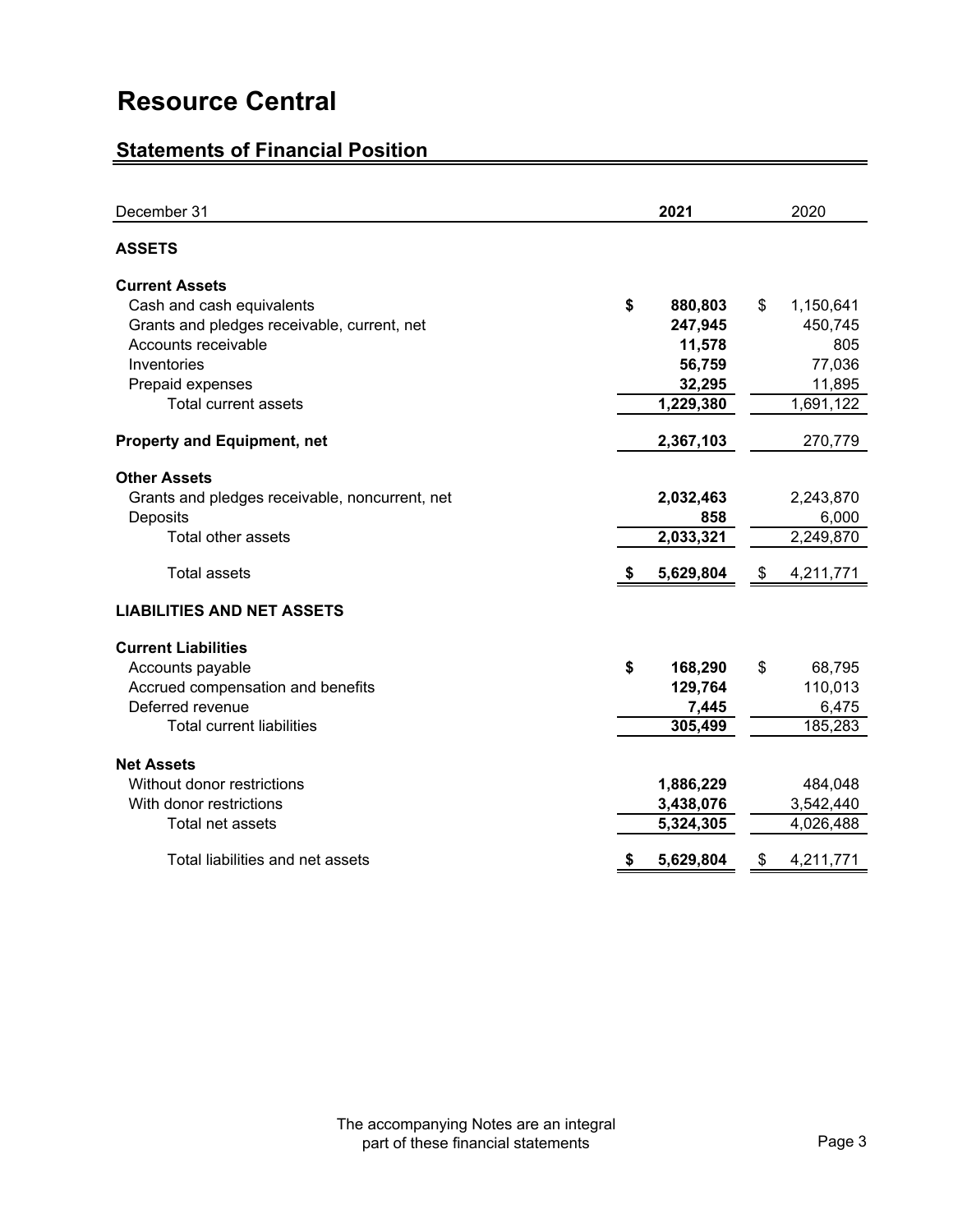## **Statement of Activities**

Year ended December 31, 2021

|                                                   |    | <b>Without Donor</b><br><b>Restrictions</b> | <b>With Donor</b><br><b>Restrictions</b> |    | Total     |
|---------------------------------------------------|----|---------------------------------------------|------------------------------------------|----|-----------|
| <b>Operating Support and Revenue</b>              |    |                                             |                                          |    |           |
| <b>Operating Support</b>                          |    |                                             |                                          |    |           |
| Grants and contributions                          | \$ | 529,121                                     | 1,693,090<br>\$                          | S  | 2,222,211 |
| In-kind contributions                             |    | 43,440                                      |                                          |    | 43,440    |
| Net assets released from restrictions             |    |                                             |                                          |    |           |
| Expiration of time restrictions                   |    | 451,550                                     | (451, 550)                               |    |           |
| Satisfaction of purpose restrictions              |    | 1,345,904                                   | (1, 345, 904)                            |    |           |
| Total operating support                           |    | 2,370,015                                   | (104, 364)                               |    | 2,265,651 |
| <b>Operating Revenue</b>                          |    |                                             |                                          |    |           |
| Retail sales, net of cost of sales of \$1,016,109 |    | 1,045,543                                   |                                          |    | 1,045,543 |
| Program revenue                                   |    | 757,274                                     |                                          |    | 757,274   |
| Total operating revenue                           |    | 1,802,817                                   |                                          |    | 1,802,817 |
| Total operating support and revenue               |    | 4,172,832                                   | (104, 364)                               |    | 4,068,468 |
| <b>Operating Expenses</b>                         |    |                                             |                                          |    |           |
| Program services                                  |    | 2,300,812                                   |                                          |    | 2,300,812 |
| Supporting services                               |    |                                             |                                          |    |           |
| General and administrative                        |    | 326,165                                     |                                          |    | 326,165   |
| Fundraising                                       |    | 167,771                                     |                                          |    | 167,771   |
| Total supporting services                         |    | 493,936                                     |                                          |    | 493,936   |
| Total operating expenses                          |    | 2,794,748                                   |                                          |    | 2,794,748 |
| Total operating support and revenue in            |    |                                             |                                          |    |           |
| excess (deficit) of operating expenses            |    | 1,378,084                                   | (104, 364)                               |    | 1,273,720 |
| <b>Other Changes</b>                              |    |                                             |                                          |    |           |
| Rental income                                     |    | 11,435                                      |                                          |    | 11,435    |
| Gain on the sale of equipment                     |    | 11,218                                      |                                          |    | 11,218    |
| Interest                                          |    | 1,444                                       |                                          |    | 1,444     |
| Total other changes                               |    | 24,097                                      |                                          |    | 24,097    |
| <b>Change in Net Assets</b>                       |    | 1,402,181                                   | (104, 364)                               |    | 1,297,817 |
| Net Assets, Beginning of Year                     |    | 484,048                                     | 3,542,440                                |    | 4,026,488 |
| Net Assets, End of Year                           | \$ | 1,886,229                                   | \$<br>3,438,076                          | \$ | 5,324,305 |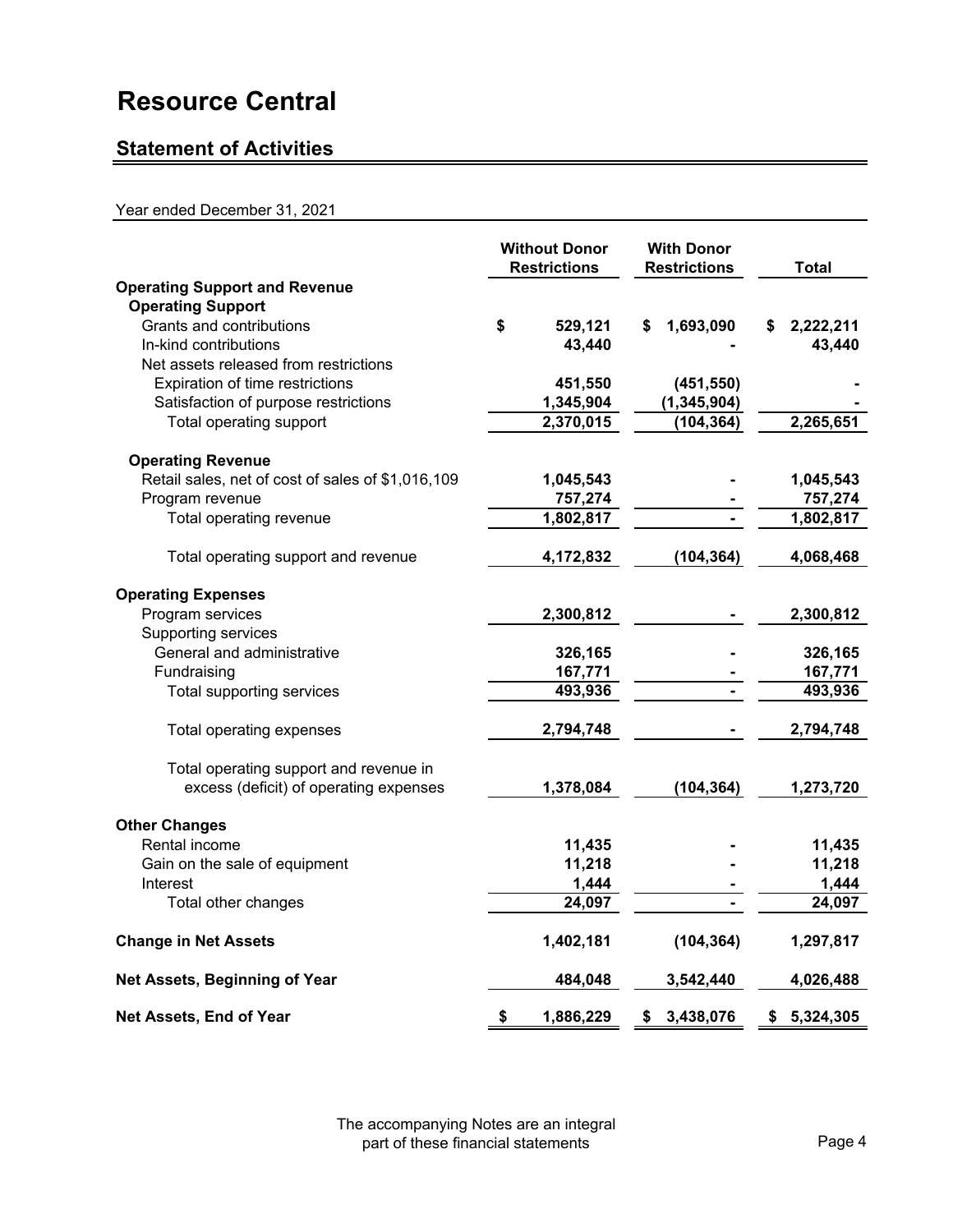### **Statement of Activities**

Year ended December 31, 2020

|                                                     | <b>Without Donor</b><br><b>Restrictions</b> | <b>With Donor</b><br>Restrictions | Total       |
|-----------------------------------------------------|---------------------------------------------|-----------------------------------|-------------|
| <b>Operating Support and Revenue</b>                |                                             |                                   |             |
| <b>Operating Support</b>                            |                                             |                                   |             |
| Grants and contributions                            | \$<br>131,942                               | 1,278,032<br>\$                   | \$1,409,974 |
| In-kind contributions                               | 237,346                                     |                                   | 237,346     |
| Net assets released from restrictions               |                                             |                                   |             |
| Expiration of time restrictions                     | 234,044                                     | (234, 044)                        |             |
| Satisfaction of purpose restrictions                | 326,006                                     | (326,006)                         |             |
| Total operating support                             | 929,338                                     | 717,982                           | 1,647,320   |
| <b>Operating Revenue</b>                            |                                             |                                   |             |
| Retail sales, net of cost of sales of \$1,051,311   | 993,341                                     |                                   | 993,341     |
| Program revenue                                     | 699,555                                     |                                   | 699,555     |
| Event revenue, net                                  | 15,214                                      |                                   | 15,214      |
| Total operating revenue                             | 1,708,110                                   |                                   | 1,708,110   |
|                                                     |                                             |                                   |             |
| Total operating support and revenue                 | 2,637,448                                   | 717,982                           | 3,355,430   |
|                                                     |                                             |                                   |             |
| <b>Operating Expenses</b>                           |                                             |                                   |             |
| Program services                                    | 2,340,645                                   |                                   | 2,340,645   |
| Supporting services                                 |                                             |                                   |             |
| General and administrative                          | 317,053                                     |                                   | 317,053     |
| Fundraising                                         | 100,433                                     |                                   | 100,433     |
| Total supporting services                           | 417,486                                     |                                   | 417,486     |
| Total operating expenses                            | 2,758,131                                   |                                   | 2,758,131   |
| Total operating support and revenue in              |                                             |                                   |             |
| excess of operating expenses                        | (120, 683)                                  | 717,982                           | 597,299     |
|                                                     |                                             |                                   |             |
| <b>Other Changes</b>                                |                                             |                                   |             |
| Miscellaneous                                       | 12,748                                      |                                   | 12,748      |
| Interest                                            | 1,885                                       |                                   | 1,885       |
| Total other changes                                 | 14,633                                      |                                   | 14,633      |
| <b>Change in Net Assets</b>                         | (106, 050)                                  | 717,982                           | 611,932     |
|                                                     |                                             |                                   |             |
| Net Assets, Beginning of Year, As Previously Stated | 590,098                                     | 148,232                           | 738,330     |
| Prior period adjustment                             |                                             | 2,676,226                         | 2,676,226   |
| Net Assets, Beginning of Year, As Restated          | 590,098                                     | 2,824,458                         | 3,414,556   |
| Net Assets, End of Year                             | \$<br>484,048                               | \$3,542,440                       | \$4,026,488 |
| The accompanying Notes are an integral              |                                             |                                   | ⊶∼          |

part of these financial statements **Page 5**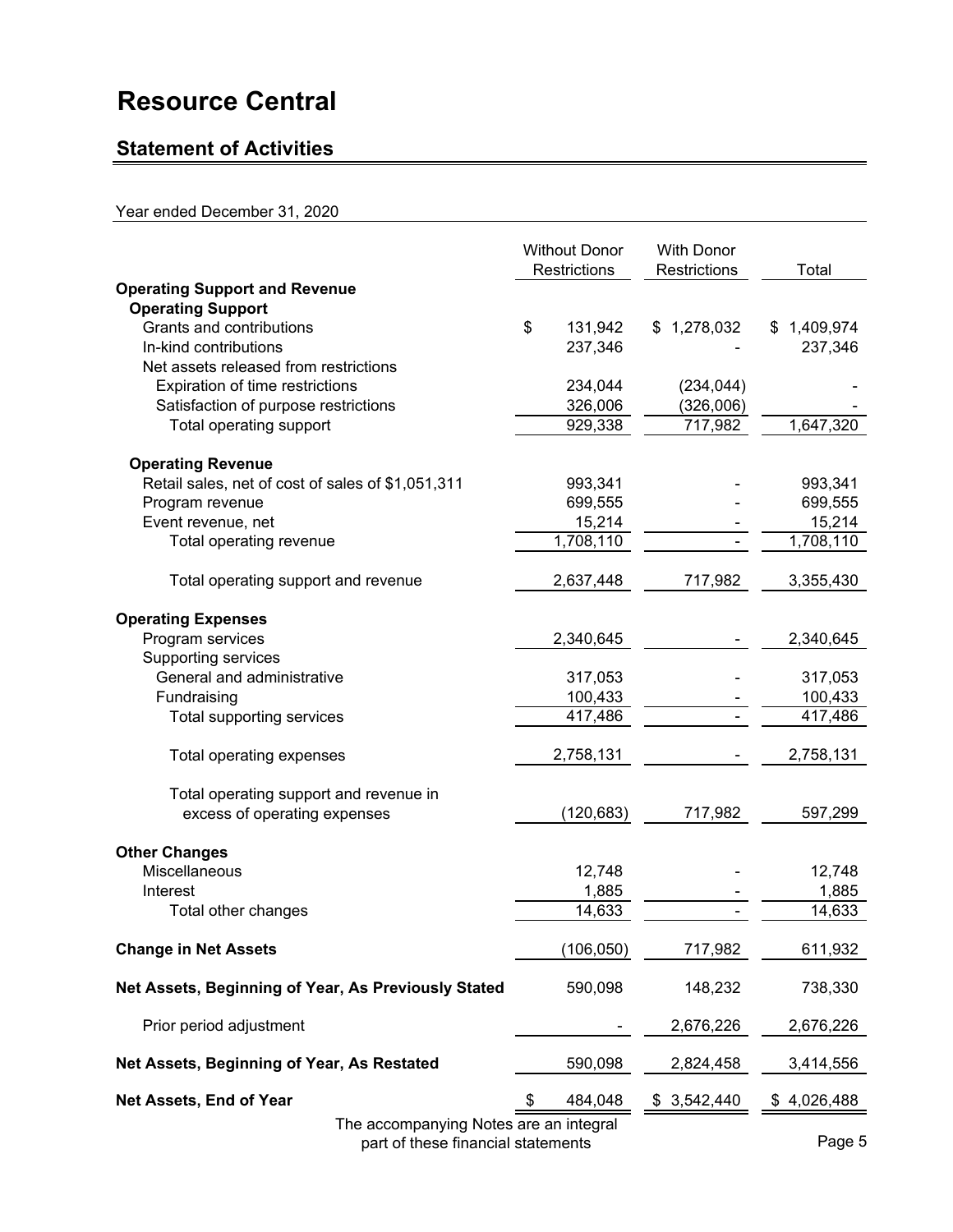## **Statement of Functional Expenses**

#### Year ended December 31, 2021

|                             |    |                                  |    | <b>Program Services</b>       |                 |                                        |                                             | <b>Supporting Services</b> |               |                          |
|-----------------------------|----|----------------------------------|----|-------------------------------|-----------------|----------------------------------------|---------------------------------------------|----------------------------|---------------|--------------------------|
|                             |    | <b>Materials</b><br><b>Reuse</b> |    | <b>Water</b><br>and<br>Energy | Total           |                                        | <b>General and</b><br><b>Administrative</b> | <b>Fundraising</b>         | Total         | Total<br><b>Expenses</b> |
| Salaries and wages          | \$ | 507,056                          | \$ | 662,881                       | \$<br>1,169,937 | \$                                     | 210,275                                     | \$<br>116,965              | \$<br>327,240 | 1,497,177                |
| Employee benefits           |    | 62,044                           |    | 61,036                        | 123,080         |                                        | 27,524                                      | 9,496                      | 37,020        | 160,100                  |
| Payroll taxes               |    | 40,305                           |    | 50,913                        | 91,218          |                                        | 13,768                                      | 9,038                      | 22,806        | 114,024                  |
| Total personnel costs       |    | 609,405                          |    | 774,830                       | 1,384,235       |                                        | 251,567                                     | 135,499                    | 387,066       | 1,771,301                |
| Occupancy                   |    | 262,274                          |    | 73,017                        | 335,291         |                                        | 22,388                                      | 8,655                      | 31,043        | 366,334                  |
| Professional fees           |    | 36,147                           |    | 112,850                       | 148,997         |                                        | 21,364                                      | 3,683                      | 25,047        | 174,044                  |
| Depreciation                |    | 41,170                           |    | 76,490                        | 117,660         |                                        | 10,266                                      | 5,806                      | 16,072        | 133,732                  |
| Program expenses            |    | 579                              |    | 75,023                        | 75,602          |                                        | 16                                          |                            | 16            | 75,618                   |
| Site maintenance            |    | 27,625                           |    | 12,735                        | 40,360          |                                        |                                             |                            |               | 40,360                   |
| Insurance                   |    | 18,987                           |    | 11,828                        | 30,815          |                                        | 3,420                                       | 1,402                      | 4,822         | 35,637                   |
| <b>Business development</b> |    | 19,436                           |    | 12,957                        | 32,393          |                                        |                                             |                            |               | 32,393                   |
| Bank and merchant fees      |    | 12,872                           |    | 18,926                        | 31,798          |                                        |                                             | 558                        | 558           | 32,356                   |
| Office expenses             |    | 7,568                            |    | 21,186                        | 28,754          |                                        | 1,387                                       | 1,218                      | 2,605         | 31,359                   |
| Dues and subscriptions      |    | 3,984                            |    | 14,468                        | 18,452          |                                        | 1,340                                       | 9,247                      | 10,587        | 29,039                   |
| <b>Travel</b>               |    | 20                               |    | 23,502                        | 23,522          |                                        |                                             | 11                         | 11            | 23,533                   |
| <b>Miscellaneous</b>        |    | 5,357                            |    | 7,304                         | 12,661          |                                        | 9,015                                       | 761                        | 9,776         | 22,437                   |
| Staff development           |    | 4,557                            |    | 5,508                         | 10,065          |                                        | 5,088                                       | 59                         | 5,147         | 15,212                   |
| Postage and printing        |    | 835                              |    | 7,197                         | 8,032           |                                        | 86                                          | 785                        | 871           | 8,903                    |
| Licenses and fees           |    | 1,300                            |    | 875                           | 2,175           |                                        | 228                                         | 87                         | 315           | 2,490                    |
|                             | S  | 1,052,116                        | S. | 1,248,696                     | \$<br>2,300,812 | $\overline{\boldsymbol{\mathfrak{s}}}$ | 326,165                                     | \$<br>167,771              | \$<br>493,936 | \$<br>2,794,748          |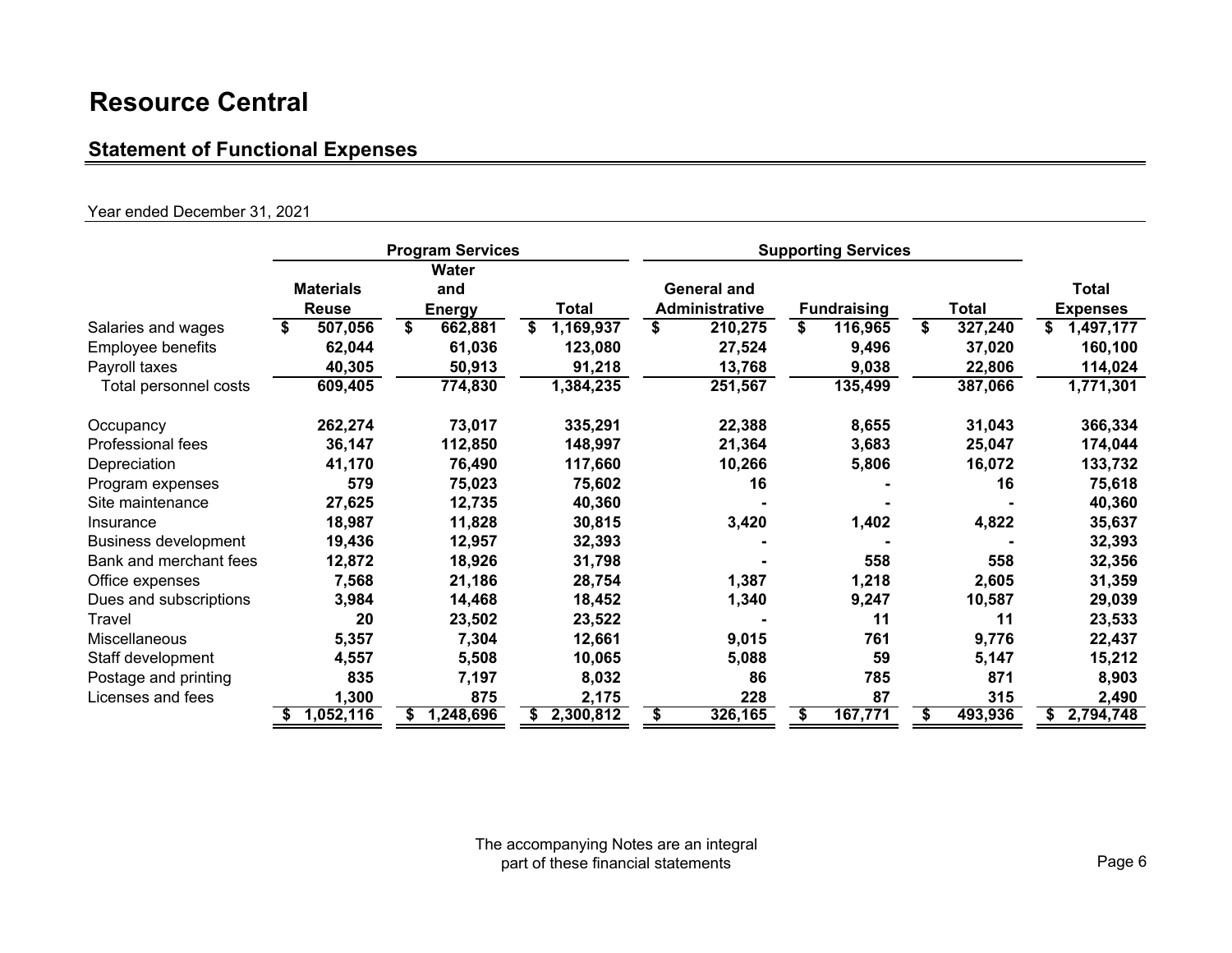## **Statement of Functional Expenses**

#### Year ended December 31, 2020

|                             |                |                  |                | <b>Programs Services</b> |                 |                | <b>Supporting Services</b> |               |                    |
|-----------------------------|----------------|------------------|----------------|--------------------------|-----------------|----------------|----------------------------|---------------|--------------------|
|                             |                |                  |                | Water                    |                 |                |                            |               |                    |
|                             |                | <b>Materials</b> |                | and                      |                 | General and    |                            |               | Total              |
|                             |                | Reuse            |                | Energy                   | Total           | Administrative | Fundraising                | Total         | <b>Expenses</b>    |
| Salaries and wages          | $\mathfrak{P}$ | 574,869          | $\mathfrak{L}$ | 623,082                  | \$<br>1,197,951 | \$<br>186,258  | \$<br>57,148               | \$<br>243,406 | \$<br>,441,357     |
| Employee benefits           |                | 87,461           |                | 46,925                   | 134,386         | 28,931         | 4,257                      | 33,188        | 167,574            |
| Payroll taxes               |                | 40,009           |                | 45,126                   | 85,135          | 12,515         | 4,128                      | 16,643        | 101,778            |
| Total personnel costs       |                | 702,339          |                | 715,133                  | 1,417,472       | 227,704        | 65,533                     | 293,237       | 1,710,709          |
| Occupancy                   |                | 225,919          |                | 92,149                   | 318,068         | 25,818         | 7,990                      | 33,808        | 351,876            |
| Professional fees           |                | 21,335           |                | 55,812                   | 77,147          | 38,308         | 8,641                      | 46,949        | 124,096            |
| Program expenses            |                | 114              |                | 102,503                  | 102,617         |                |                            |               | 102,617            |
| Depreciation                |                | 19,143           |                | 53,639                   | 72,782          | 12,069         | 122                        | 12,191        | 84,973             |
| Miscellaneous               |                | 1,785            |                | 70,544                   | 72,329          | 1,366          | 150                        | 1,516         | 73,845             |
| <b>Business development</b> |                | 565              |                | 62,409                   | 62,974          | 9              | 251                        | 260           | 63,234             |
| Site maintenance            |                | 29,631           |                | 20,649                   | 50,280          | 1,027          | 2,995                      | 4,022         | 54,302             |
| Office expenses             |                | 9,529            |                | 25,426                   | 34,955          | 6,466          | 4,597                      | 11,063        | 46,018             |
| Insurance                   |                | 22,864           |                | 17,078                   | 39,942          | 2,319          | 731                        | 3,050         | 42,992             |
| <b>Travel</b>               |                |                  |                | 32,481                   | 32,481          | 3              | 58                         | 61            | 32,542             |
| Bank and merchant fees      |                | 16,498           |                | 13,662                   | 30,160          |                | 600                        | 600           | 30,760             |
| Dues and subscriptions      |                | 2,001            |                | 14,180                   | 16,181          | 371            | 8,434                      | 8,805         | 24,986             |
| Staff development           |                | 1,729            |                | 4,764                    | 6,493           | 1,349          |                            | 1,349         | 7,842              |
| Postage and printing        |                | 551              |                | 3,172                    | 3,723           | 114            | 298                        | 412           | 4,135              |
| Licenses and fees           |                | 1,684            |                | 1,225                    | 2,909           | 130            | 33                         | 163           | 3,072              |
| Interest                    |                |                  |                | 132                      | 132             |                |                            |               | 132                |
|                             | \$             | 1,055,687        | \$             | 1,284,958                | \$2,340,645     | \$<br>317,053  | \$<br>100,433              | \$<br>417,486 | $\sqrt{2,758,131}$ |

The accompanying Notes are an integral part of these financial statements **Page 7** and the set of these financial statements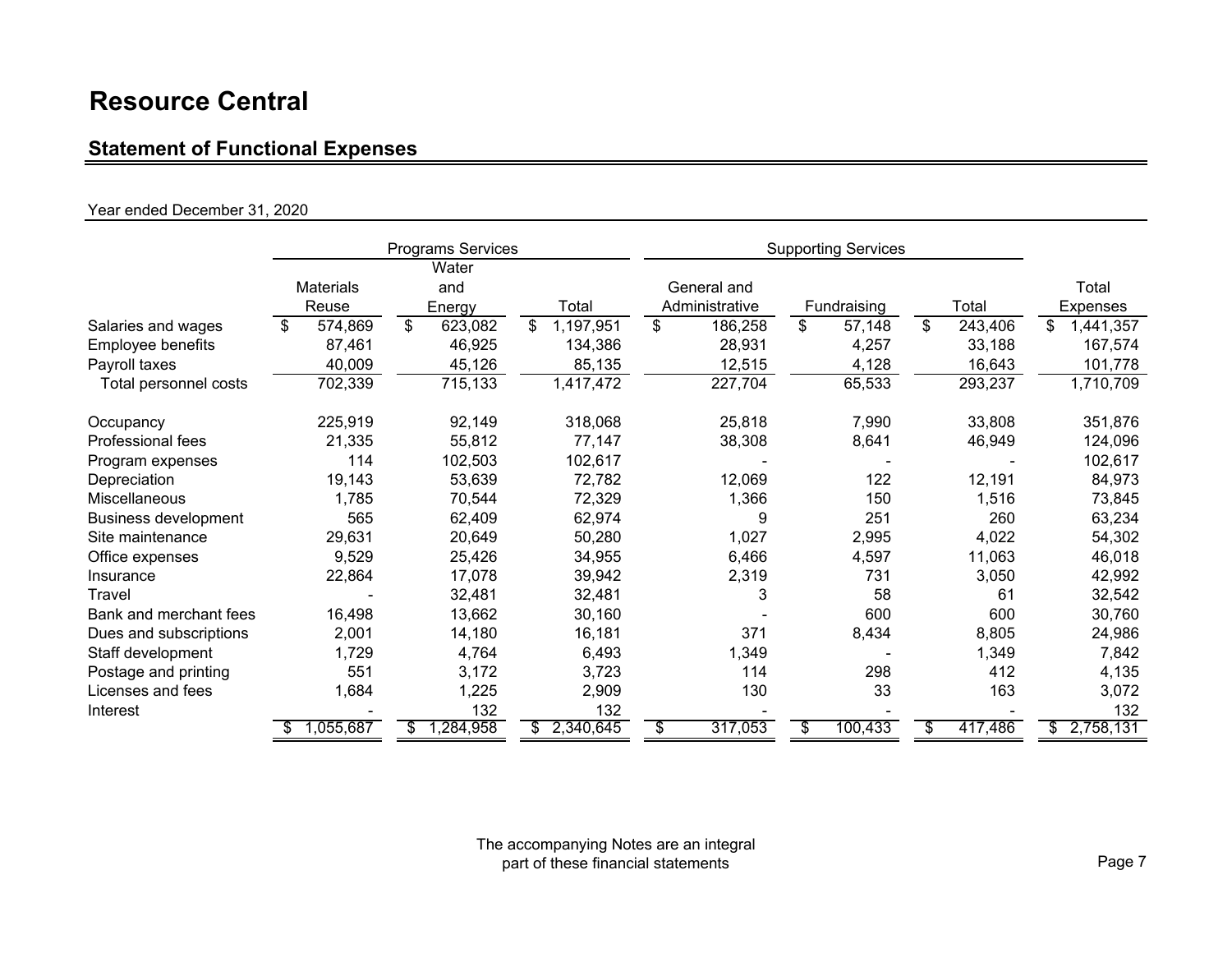## Statements of Cash Flows

Increase (Decrease) in Cash and Cash Equivalents

| Years ended December 31                                    |    | 2021          | 2020            |
|------------------------------------------------------------|----|---------------|-----------------|
| <b>Cash Flows From Operating Activities</b>                |    |               |                 |
| Change in net assets                                       | \$ | 1,297,817     | \$<br>611,932   |
| Adjustments to reconcile change in net assets              |    |               |                 |
| to net cash provided by operating activities               |    |               |                 |
| Depreciation                                               |    | 133,732       | 84,973          |
| Gain on the sale of equipment                              |    | (11, 218)     |                 |
| Increase (decrease) from changes in assets and liabilities |    |               |                 |
| Grants and pledges receivable                              |    | 414,207       | (207, 573)      |
| Accounts receivable                                        |    | (10, 773)     |                 |
| Inventories                                                |    | 20,277        | (1,099)         |
| Prepaid expenses                                           |    | (20, 400)     | 10,352          |
| Deposits                                                   |    | 5,142         |                 |
| Accounts payable                                           |    | 99,495        | 38,949          |
| Accrued compensation and benefits                          |    | 19,751        | (9,983)         |
| Deferred revenue                                           |    | 970           | 194,486         |
| Net cash provided by operating activities                  |    | 1,949,000     | 722,037         |
|                                                            |    |               |                 |
| <b>Cash Flows From Investing Activities</b>                |    |               |                 |
| Purchases of leasehold improvements                        |    | (1, 312, 835) | (177, 360)      |
| Construction of building improvement                       |    | (906, 003)    |                 |
| Net cash used by investing activities                      |    | (2, 218, 838) | (177, 360)      |
|                                                            |    |               |                 |
| <b>Cash Flows From Financing Activities</b>                |    |               |                 |
| Payments on note payable                                   |    |               | (6, 455)        |
| Net cash used by financing activities                      |    |               | (6, 455)        |
|                                                            |    |               |                 |
| Net Increase (Decrease) in Cash and Cash Equivalents       |    | (269, 838)    | 538,222         |
|                                                            |    |               |                 |
| Cash and Cash Equivalents, Beginning of Year               |    | 1,150,641     | 612,419         |
| Cash and Cash Equivalents, End of Year                     | S  | 880,803       | \$<br>1,150,641 |
|                                                            |    |               |                 |
| <b>Supplemental Cash Flow Information</b>                  |    |               |                 |
| Cash paid for interest                                     | \$ |               | \$<br>132       |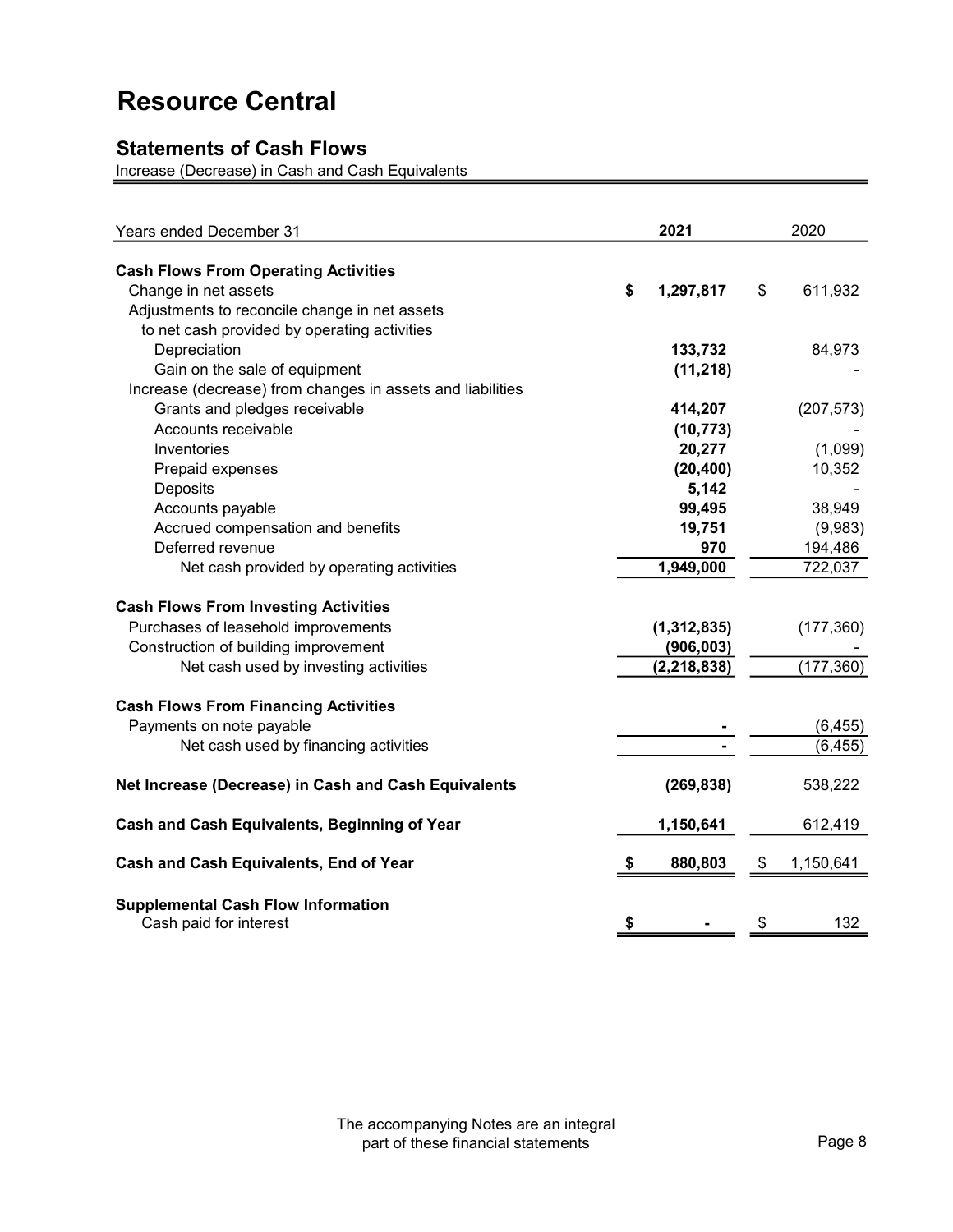#### **Notes to Financial Statements**

December 31, 2021 and 2020

#### **Note 1 – Nature of Organization and Significant Accounting Policies**

*Nature of Organization*. Resource Central ("the Organization") is a community based non-profit organization incorporated in 1976 with a mission to put conservation into action. The Organization's vision is thriving communities living sustainably. Currently, the Organization serves homeowners, schools, small businesses and municipalities throughout Colorado Front Range communities and beyond.

Through sustainability programs that impact water and energy consumption and its retail operation that diverts materials from the landfill, the Organization is evolving as a social enterprise, identifying marketdriven opportunities to expand and improve its reach and impact, and engage more directly with residents.

The Organization is primarily funded by the programs below, including sales of used building materials, drought-tolerant gardens, known as the "Garden In A Box" program, and conservation program service fees.

#### *Description of Program Services:*

*Materials Reuse.* Reselling donated building materials at discounted prices to help reduce the amount of materials that goes into landfills.

*Water and Energy.* This includes Renew Our Schools, which helps students and schools conserve energy, and hosting competitions to encourage schools to compete in saving the most energy. Slow the Flow is a conservation program that helps people optimize their in-ground sprinkler systems to avoid unnecessary over-watering. Lawn Replacement Service makes it easier for households to transition from water-intensive grasses to waterwise gardens by removing sections of lawn so people can reimagine their yards. Garden In A Box, offers professionally designed, waterwise garden kits tailor made for Colorado yards. The kits are affordable, do it yourself gardens that are easy to use and help save water.

#### *Description of Supporting Services:*

*General and Administrative.* Includes the functions necessary to provide support to the Organization's program activities. General and administrative activities include those that provide governance (Board of Directors), oversight, business management, financial recordkeeping, budgeting, legal services, human resource management, and similar activities that ensure an adequate working environment and an equitable employment program.

*Fundraising.* Provides the structure necessary to encourage and secure private financial support from individuals, foundations, and corporations, including donations and pledges received during special events.

*Basis of Accounting.* The financial statements of the Organization have been prepared on the accrual basis of accounting and, accordingly, reflect all significant receivables, payables, and other liabilities.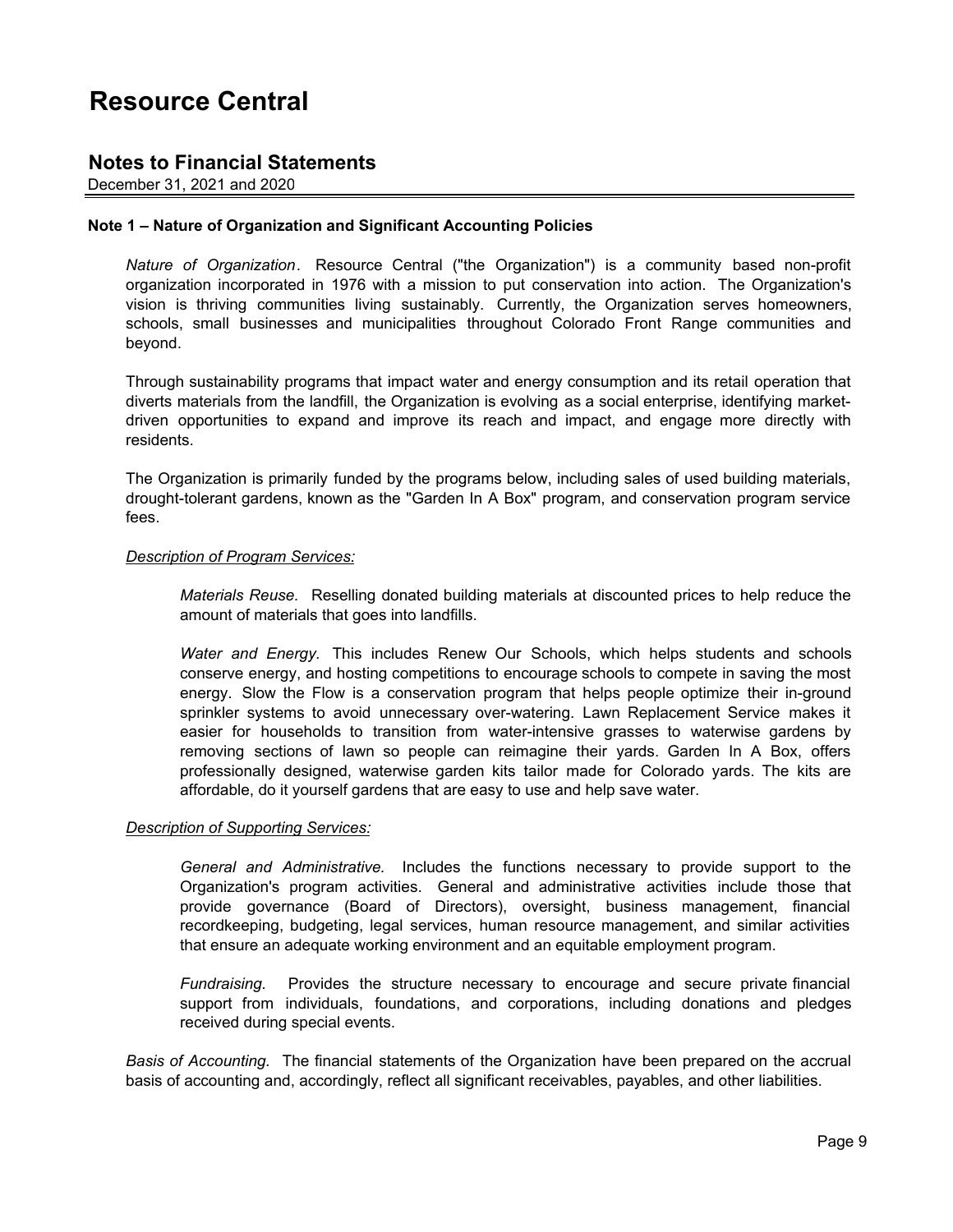#### **Notes to Financial Statements**

December 31, 2021 and 2020

#### **Note 1 – Nature of Organization and Significant Accounting Policies (continued)**

*Use of Estimates.* The preparation of financial statements in conformity with accounting principles generally accepted in the United States of America requires management to make estimates and assumptions that affect certain reported amounts and disclosures. Accordingly, actual results could differ from those estimates.

*Cash and Cash Equivalents.* Cash consists of checking and savings accounts held at financial institutions. For purposes of the statements of cash flows, the Organization considers all highly liquid debt instruments with maturities of three months or less to be cash equivalents.

*Grants and Pledges Receivable.* Grants and pledges receivable are stated net of allowances for uncollectible amounts and unamortized net present value discounts (see Note 3). At the time grants and pledges receivable are originated, the Organization considers an allowance for doubtful amounts based on the creditworthiness of the grantor or donor. The allowance is continually reviewed and adjusted to maintain the allowance at a level considered adequate to cover future uncollectible amounts. The allowance is management's best estimate of uncollectible amounts and is determined based on historical performance that is tracked by the Organization on an ongoing basis. Management believes that all grants and pledges receivable are fully collectible at December 31, 2021 and 2020. Conditional promises to give are recognized when the conditions on which they depend are substantially met.

*Accounts Receivable.* Accounts receivable are stated net of allowances for uncollectible accounts. At the time accounts receivable are originated, the Organization considers an allowance for doubtful accounts based on the creditworthiness of the customer. The allowance is continually reviewed and adjusted to maintain the allowance at a level considered adequate to cover future uncollectible amounts. The allowance is management's best estimate of uncollectible amounts and is determined based on historical performance that is tracked by the Organization on an ongoing basis. Management believes that all accounts receivable are fully collectible at December 31, 2021 and 2020.

*Inventories.* Inventories consist of purchased and donated used building materials available for reuse or resale through the Materials Reuse and Garden In A Box programs. Purchased inventory are recorded at the lower of cost or market. Cost is determined on a first-in, first-out basis. Donated items are recorded at fair value at the date of receipt and are recorded as inventory and contribution support at estimated fair value at the date of donation, taking into consideration shrinkage. All inventories are expensed when sold (see Note 6).

*Property and Equipment.* It is the Organization's policy to capitalize property and equipment at cost for purchases over \$5,000, while repair and maintenance items are charged to expense. Donations of property and equipment are capitalized at their estimated fair value at the date of gift. Such donations are reported as unrestricted contributions unless the donor has restricted the donated asset to a specific purpose. Property and equipment is depreciated using the straight-line method over the estimated useful lives of the assets, which is generally three to seven years for furniture and equipment, twenty years for leasehold improvements, five years for vehicles, and three to five years for the website. Depreciation expense for the years ended December 31, 2021 and 2020 was \$133,732 and \$84,973, respectively.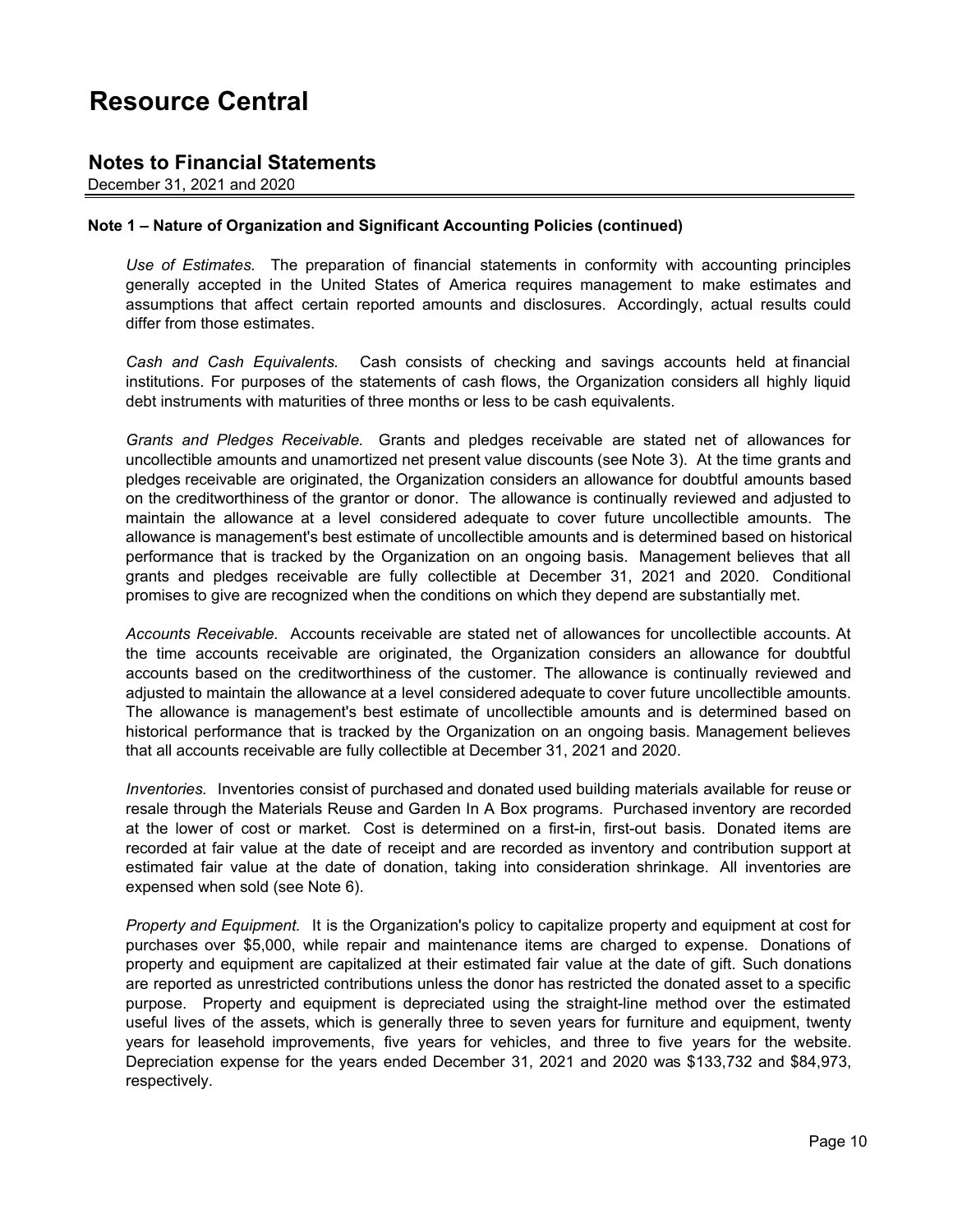#### **Notes to Financial Statements**

December 31, 2021 and 2020

#### **Note 1 – Nature of Organization and Significant Accounting Policies (continued)**

*Impairment of Long-Lived Assets.* In the event that facts and circumstances indicate that property and equipment, or other assets, may be impaired, an evaluation of recoverability would be performed. If an evaluation is required, the estimated future undiscounted cash flows associated with the asset are compared to the asset's carrying amount to determine if a write-down to market value would be necessary. No impairment losses were recorded during the years ended December 31, 2021 and 2020.

*Basis of Net Asset Presentation.* The Organization reports information regarding its financial position and activities according to two classes of net assets, net assets without donor restrictions and net assets with donor restrictions:

*Net Assets Without Donor Restrictions.* Net assets resulting from revenues generated, receiving contributions that have no donor stipulations, and receiving interest and other income, less expenses incurred in providing program-related services, raising contributions, and performing administrative functions.

*Net Assets With Donor Restrictions.* Net assets resulting from the gifts of cash and other assets that are received with donor stipulations that limit the use of the donated net assets, until the donor restriction expires, that is, until the stipulated time restriction ends or the purpose restriction is accomplished.

#### *Revenue Recognition.*

Revenue from materials resale is related to the Materials Reuse and Garden In A Box programs. Materials reuse sales, net costs of sales, is recognized immediately at the point of sale. All Garden In A Box sales, net cost of sales, are recorded as deferred revenue and recognized as revenue when actual garden pick-ups are fulfilled. Materials resale is the Organization's primary revenue stream that constitutes revenue from contracts with customers.

Auxiliary revenue may include event sponsorships, special event ticket sales, and sales rebates. The Organization generally satisfies its performance obligations upon immediate occurrence of the event.

*Transaction Price* . The transaction price of a contract with a customer is the amount of consideration to which the Organization expects to be entitled in exchange for transferring promised goods and services to the customer.

For the years ended December 31, 2021 and 2020, the Organization recognized revenue of \$1,802,817 and \$1,708,110, respectively, from goods and services that transfer to the customer over time.

*Accounting Policies and Practical Expedients Elected* . The Organization is electing to use the right to invoice practical expedient, which allows an entity to recognize revenue in the amount of consideration to which the entity has the right to invoice when the amount that the entity has the right to invoice corresponds directly to the value transferred to the customer. Therefore, the Organization will apply the invoice practical expedient to performance obligations satisfied over time. These performance obligations generally relate to revenue received for future events.

The Organization's contracts do not include significant financing components. Page 11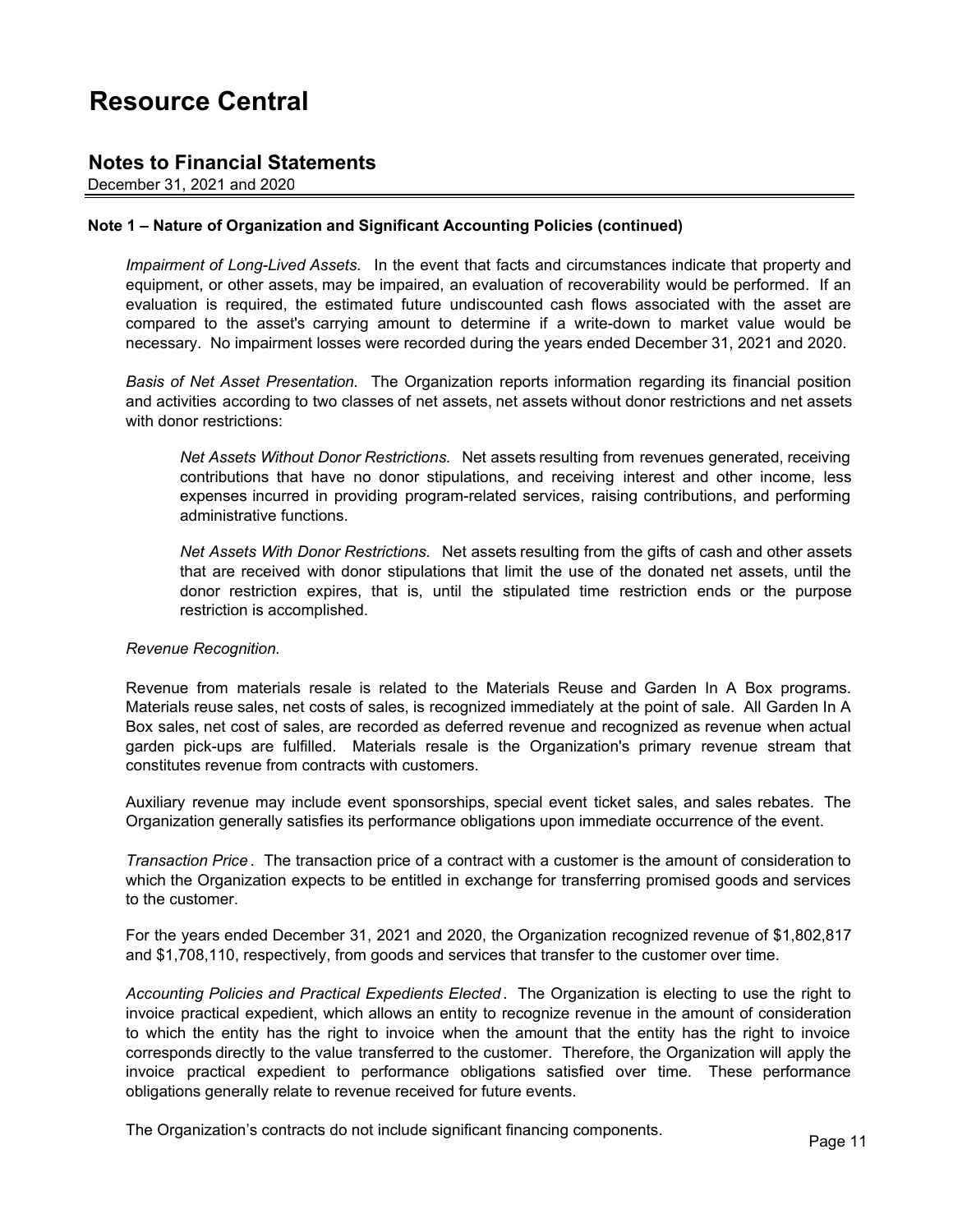#### **Notes to Financial Statements**

December 31, 2021 and 2020

#### **Note 1 – Nature of Organization and Significant Accounting Policies (continued)**

*Grants and Contributions.* Grants and contributions are recognized when the donations are received. Donor-restricted grants and contributions are reported as increases in net assets with donor restrictions. When a restriction expires net assets with donor restrictions are reclassified to net assets without donor restrictions. Grants and contributions received with temporary restrictions that are met in the same reporting period are reported as unrestricted support.

*Contributed Items, Facilities, and Services.* Contributed items and facilities are recorded at fair market value at the time of donation. Services are recognized if services received (a) create or enhance nonfinancial assets or (b) require specialized skills and are provided by individuals possessing those skills and would typically need to be purchased if not provided by donation.

*Income Taxes.* The Organization is a nonprofit corporation exempt from income taxes as described in Section 501(c)(3) of the Internal Revenue Code and is classified by the Internal Revenue Service as other than a private foundation.

*Sales Tax.* The Organization collects sales taxes on all sales. Sales taxes assessed on sales are recorded as accrued expenses in the statements of financial position until remitted to state agencies. As of December 31, 2021 and 2020, there were no outstanding balances.

*Functional Allocation of Expenses.* Direct expenses have been allocated to the applicable program for which the expense was incurred. Indirect expenses have been allocated between program and supporting services based on an analysis of personnel time and space utilized for the related activities.

*Marketing and Advertising.* The Organization expenses advertising costs, including donated advertising, as incurred. Total marketing and advertising expense for the years ended December 31, 2021 and 2020 was \$6,963 and \$17,074 respectively.

*Reclassifications.* Certain amounts from the prior year financial statements have been reclassified to conform to the current year presentation without affecting net assets as of December 31, 2020.

*Subsequent Events* . The Organization evaluates events and transactions occurring subsequent to the date of the financial statements for matters requiring recognition or disclosure in the financial statements. The accompanying financial statements consider events through May 24, 2022, the date at which the financial statements were available for release.

#### **Note 2 – Prior Period Adjustment**

The Organization has recorded a prior period adjustment to record the long-term donation of the use of facilities it has received and to correct errors to deferred revenue. The accompanying financial statements have been restated to increase net assets with donor restrictions by \$2,676,226 as of January 1, 2020. Additionally, the accompanying financial statements have been restated to increase net current grants and pledges receivable by \$220,646, increase net long-term pledges receivable by \$2,243,870, and decrease deferred revenue by \$212,321 as of December 31, 2020 and to increase contributions by \$222,867 and reduce in-kind rent expense by \$221,451 for the year ended December 31, 2020.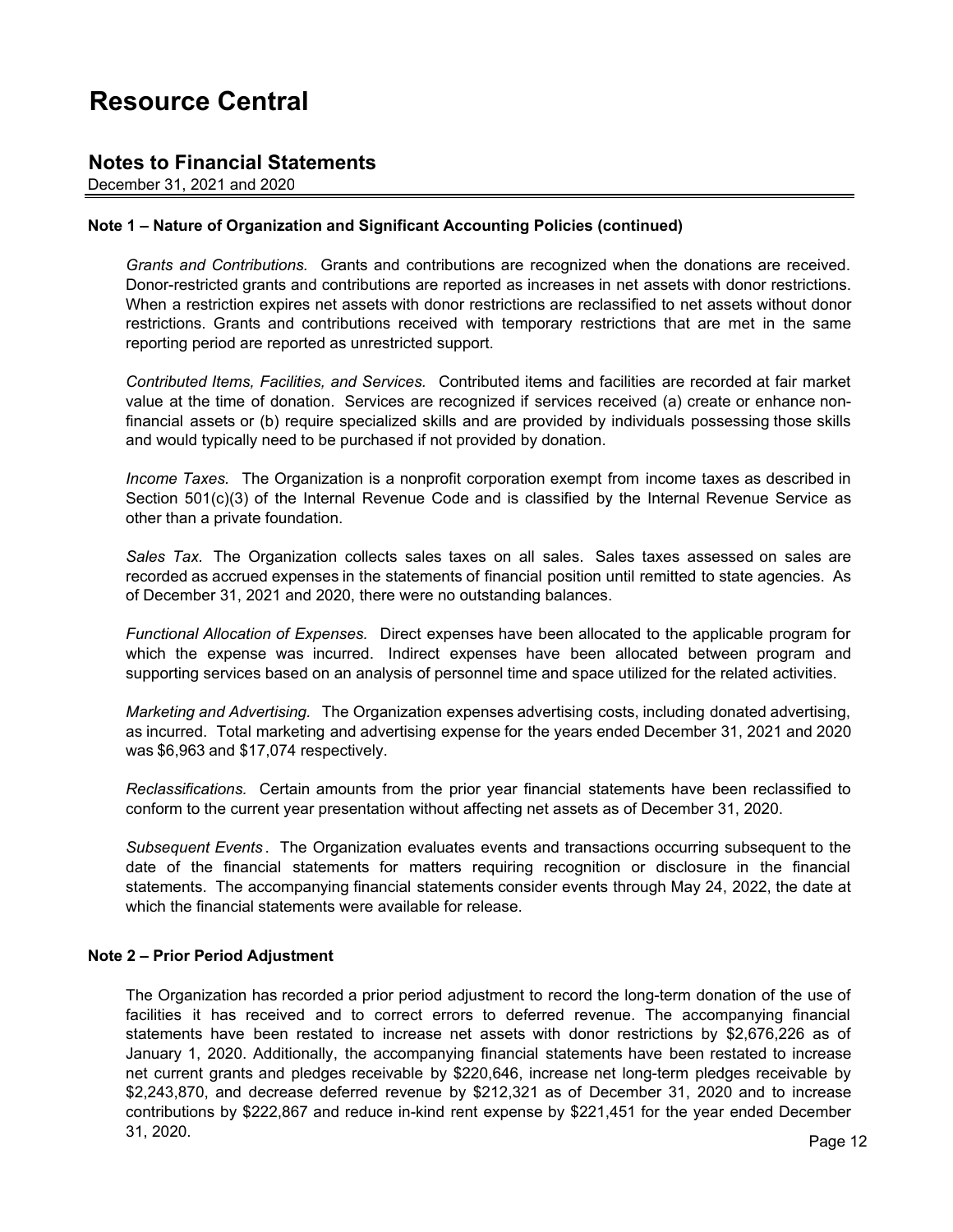#### **Notes to Financial Statements**

December 31, 2021 and 2020

#### **Note 3 – Grants and Pledges Receivable**

Grants and pledges receivable are as follows at December 31:

|                                          | 2021        | 2020        |
|------------------------------------------|-------------|-------------|
| Due within one year                      | 247,945     | 450,745     |
| Due in one to five years                 | 1,107,254   | 1,107,254   |
| Due after five years                     | 2,435,957   | 2,657,408   |
|                                          | 3,791,156   | 4,215,407   |
| Less: unamortized present value discount | (1,510,748) | (1,520,792) |
| Net grants and pledges receivable        | 2,280,408   | 2,694,615   |

Grants and pledges receivable are measured in the aggregate using present value techniques that consider historical trends of collections similar to other grant and fund raising activities, the type of grantor or donor, general economic conditions, and market interest rate assumptions. The noncurrent portion of grants and pledges receivable relates to the estimated fair market value of contributed building use as of March 2019 (see Note 6), at which time a present value discount rate of 5.0% was used. The discount is amortized using the effective interest method. The amortization of the discount of \$10,546 and \$10,044 is included in grants and contributions in the accompanying statements of activities for the years ended December 31, 2021 and 2020. respectively.

#### **Note 4 – Property and Equipment**

Property and equipment consists of the following at December 31:

|                               |   | 2021       |   | 2020       |
|-------------------------------|---|------------|---|------------|
| Furniture and equipment       | S | 284,481    | S | 298,459    |
| Leasehold improvements        |   | 1,232,159  |   | 74,313     |
| Website                       |   | 348,318    |   | 289,207    |
| Vehicles                      |   | 200,984    |   | 204,741    |
|                               |   | 2,065,942  |   | 866,720    |
| Less accumulated depreciation |   | (722, 544) |   | (683, 410) |
|                               |   | 1,343,398  |   | 183,310    |
| Construction in progress      |   | 1,023,705  |   | 87,469     |
| Net property and equipment    |   | 2,367,103  |   | 270,779    |
|                               |   |            |   |            |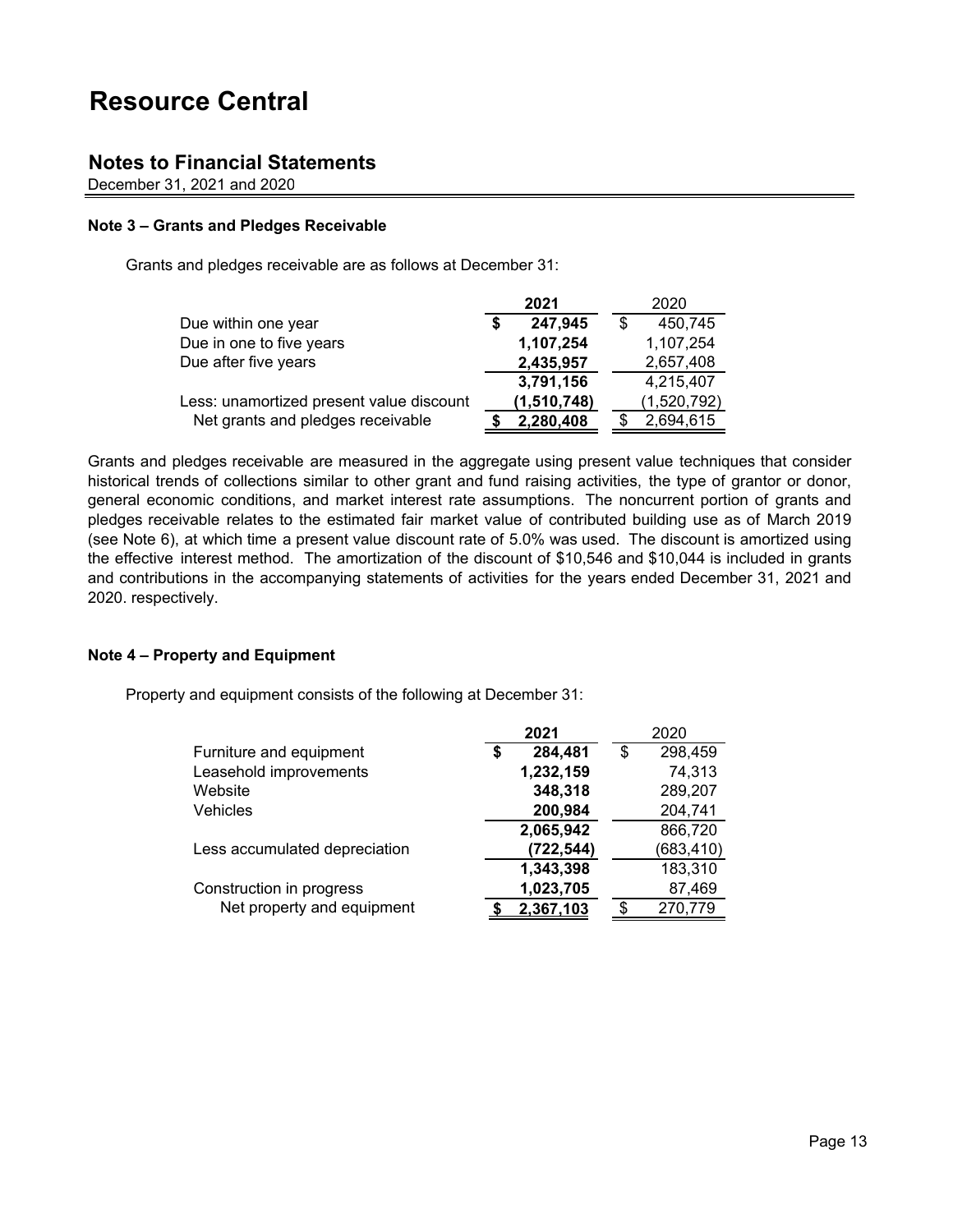#### **Notes to Financial Statements**

December 31, 2021 and 2020

#### **Note 5 – Net Assets with Donor Restrictions**

The balances of net assets with donor restrictions are as follows:

|                             | January 1,        |                  |                 | December 31,    |
|-----------------------------|-------------------|------------------|-----------------|-----------------|
|                             | 2021              | <b>Additions</b> | <b>Releases</b> | 2021            |
| Time restrictions           | 2,671,477<br>\$   | 48,115<br>\$     | 451,550<br>\$   | \$<br>2,268,042 |
| Purpose restrictions        |                   |                  |                 |                 |
| Reuse Redevelopment         | 838,359           | 1,482,575        | 1,185,900       | 1,135,034       |
| <b>Renew Our Schools</b>    | 32,604            | 162,400          | 160,004         | 35,000          |
|                             | 3,542,440<br>- 56 | 1,693,090        | 1,797,454       | 3,438,076       |
|                             |                   |                  |                 |                 |
|                             | January 1,        |                  |                 | December 31,    |
|                             | 2020              | Additions        | <b>Releases</b> | 2020            |
| Time restrictions           | \$<br>2,676,226   | \$<br>229,295    | \$<br>234,044   | \$<br>2,671,477 |
| <b>Purpose restrictions</b> |                   |                  |                 |                 |
| Reuse Redevelopment         |                   | 838,359          |                 | 838,359         |
| <b>Renew Our Schools</b>    | 91,211            | 122,878          | 181,485         | 32,604          |
| <b>Water Conservation</b>   | 55,071            | 87,500           | 142,571         |                 |
| <b>Materials Reuse</b>      | 1,950             |                  | 1,950           |                 |
|                             | 2,824,458         | 1,278,032<br>\$  | 560,050         | 3,542,440       |

#### **Note 6 – Donated Use of Facilities and Materials**

In March 2019, the Organization extended its lease by twenty years with the City of Boulder ("the City") for use of the building for purposes limited to the operation of its programs and services. The lease requires annual rent of \$1 per year and expires December 31, 2038. All operating costs of the building will continue to be the responsibility of the Organization.

Upon execution of the lease agreement, the Organization recognized support and a receivable of \$4,429,015, net of present value discount of \$1,531,338, for the estimated fair market value of contributed building use as of March 2019. The value of the contributed property is amortized on the straight-line basis during the lease term. During the years ended December 31, 2021 and 2020, the Organization recognized \$221,451, for in-kind facilities expense, which is included as occupancy costs in the accompanying statement of functional expenses.

All donated materials for resale are recorded at fair value and is received from anonymous donors. Donated materials are considered to be unrestricted support unless the materials explicitly contain donor restrictions. The Organization only records the value of donated materials in which it is either the original recipient of the gift, is involved in partnership with another organization for distribution, or if the materials are used in the Organization's programs.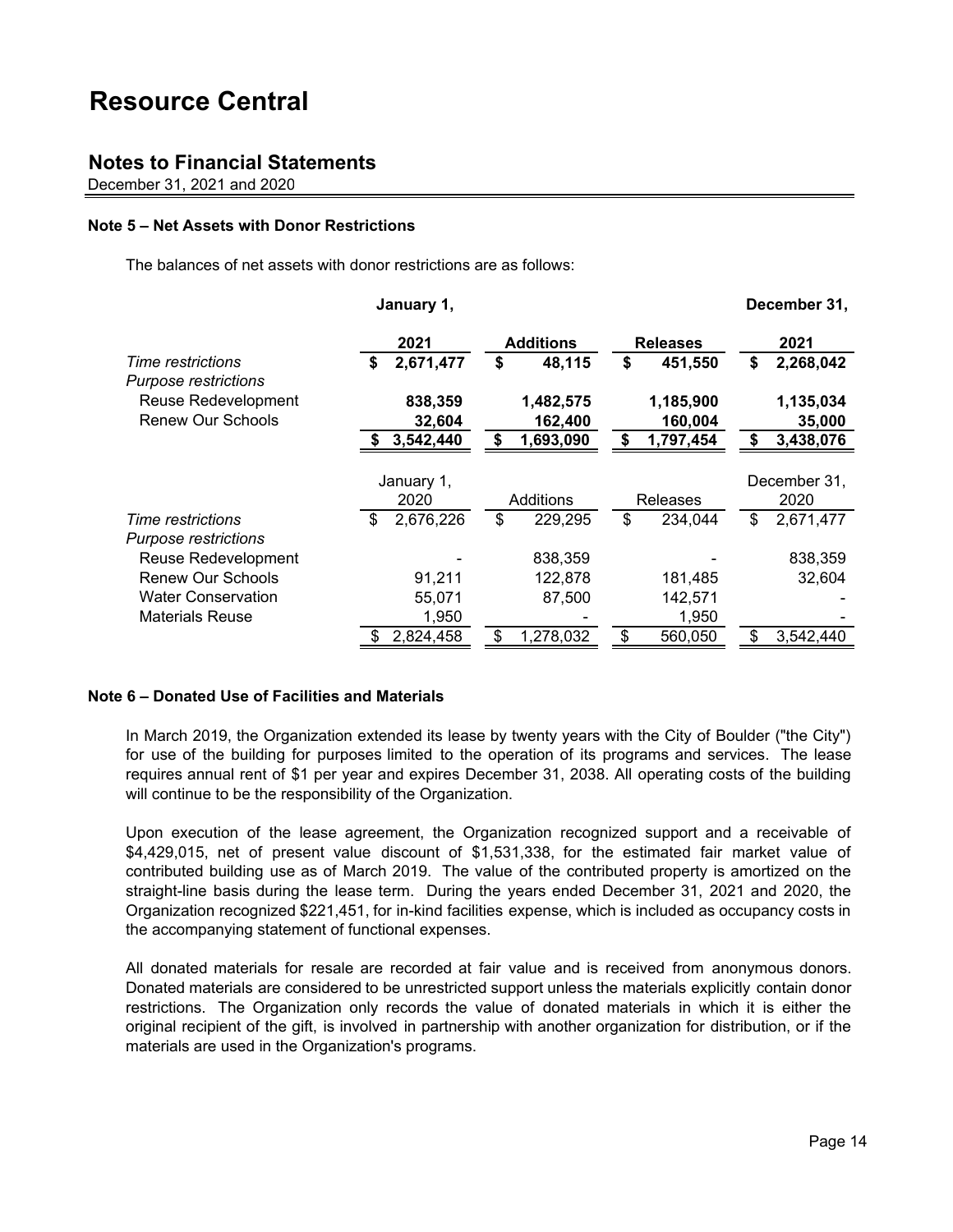#### **Notes to Financial Statements**

December 31, 2021 and 2020

#### **Note 6 – Donated Use of Facilities and Materials (continued)**

The Organization recorded the following in-kind activity during the years ended December 31:

|                    | 2021 |        | 2020    |
|--------------------|------|--------|---------|
| Donated facilities |      | ۰      | 212,322 |
| Donated materials  |      | 9.608  | 17.324  |
| Donated services   |      | 33,832 | 7.700   |
|                    |      | 43.440 | 237.346 |

Certain other volunteer services are not recorded in these financial statements as they do not meet the criteria for recognition.

#### **Note 7 – Special Event**

The Organization received contributions totaling \$33,150 from the Heroes and Hope fundraising event during the year ended December 31, 2020. The Organization incurred direct costs totaling \$17,936 related to this event.

#### **Note 8 – Retirement Plan**

The Organization maintains a 403(b) plan covering all employees who are resident in the United States and have completed at least six months of service. The Organization may make a discretionary contribution to the plan for those eligible participants. Employer contributions to the plan totaled \$22,164 and \$17,906 for the years ended December 31, 2021 and 2020, respectively.

#### **Note 9 – Commitments and Contingencies**

The Organization leases facilities under a noncancelable operating lease for office space in Boulder, Colorado, expiring in March 2023. The lease requires monthly payments that include a minimum base rent subject to escalation charges plus estimated costs for insurance and real estate taxes. Rent expense, excluding insurance and real estate taxes under the lease agreement was \$78,321 and \$76,407 for the years ended December 31, 2021 and 2020, respectively.

Future annual minimum lease payments required under the noncancelable operating leases are as follows at December 31, 2021:

| Year ended  |              |
|-------------|--------------|
| December 31 | Amount       |
| 2022        | \$<br>80,271 |
| 2023        | 20,190       |
|             | 100,461      |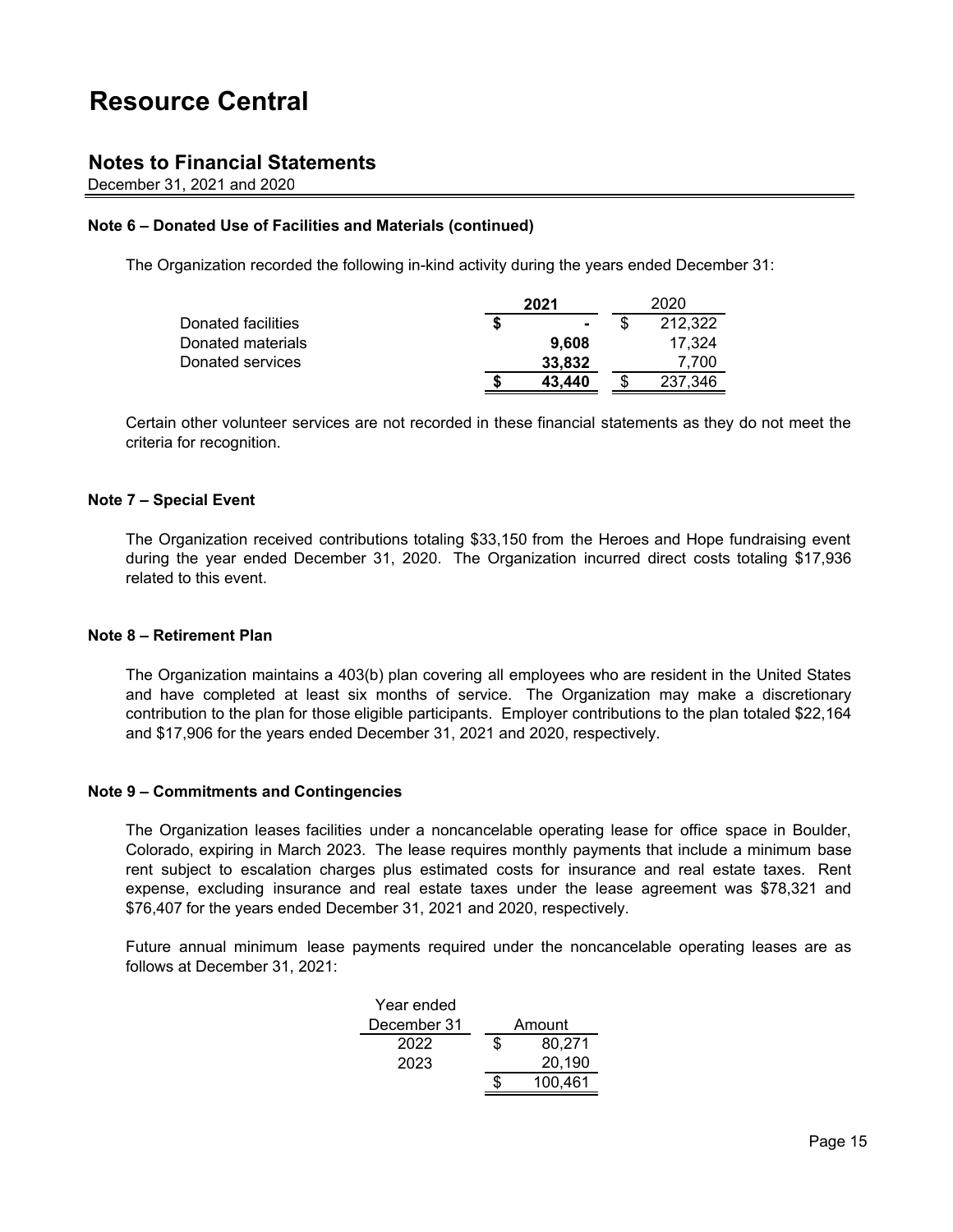#### **Notes to Financial Statements**

December 31, 2021 and 2020

#### **Note 9 – Commitments and Contingencies (continued)**

In October 2021, the Organization subleased a portion of its building to an unrelated third party under a noncancelable operating lease agreement, which expires in March 2023. The agreement requires monthly payments of \$3,812 and a proportionate share of real estate taxes, building insurance, common area maintenance, and management expenses. Rental income under this agreement excluding real estate taxes, building insurance, and other charges under the sublease agreement totaled \$11,435 for the year ended December 31, 2021.

Future annual minimum lease payments to be received under this noncancelable operating lease are as follows at December 31, 2021:

| Year ended  |              |  |  |
|-------------|--------------|--|--|
| December 31 | Amount       |  |  |
| 2022        | \$<br>45,738 |  |  |
| 2023        | 11,435       |  |  |
|             | 57.173       |  |  |

#### **Note 10 – Line of Credit**

As of December 31, 2021, the Organization has a \$300,000 unsecured line of credit with JPMorgan Chase Bank, N.A, carrying a fluctuating rate equal to LIBOR plus 7.81%. During the years ended December 31, 2021 and 2020, there were no borrowings on the line of credit.

#### **Note 11 – Liquidity and Availability of Resources**

The Organization receives significant contributions and promises to give that are restricted by donors, and considers contributions restricted for programs which are ongoing, major, and central to its annual operations to be available to meet cash needs for general expenditures. The Organization manages its liquidity and reserves following three guiding principles: operating within a prudent range of financial soundness and stability; maintaining adequate liquid assets to fund near-term operating needs; and maintaining sufficient reserves to provide reasonable assurance that long-term obligations will be discharged. To achieve this target, the Organization forecasts its future cash flows and monitors its liquidity quarterly, and monitors its reserves annually. During the years ended December 31, 2021 and 2020, the level of liquidity and reserves was managed within the policy requirements.